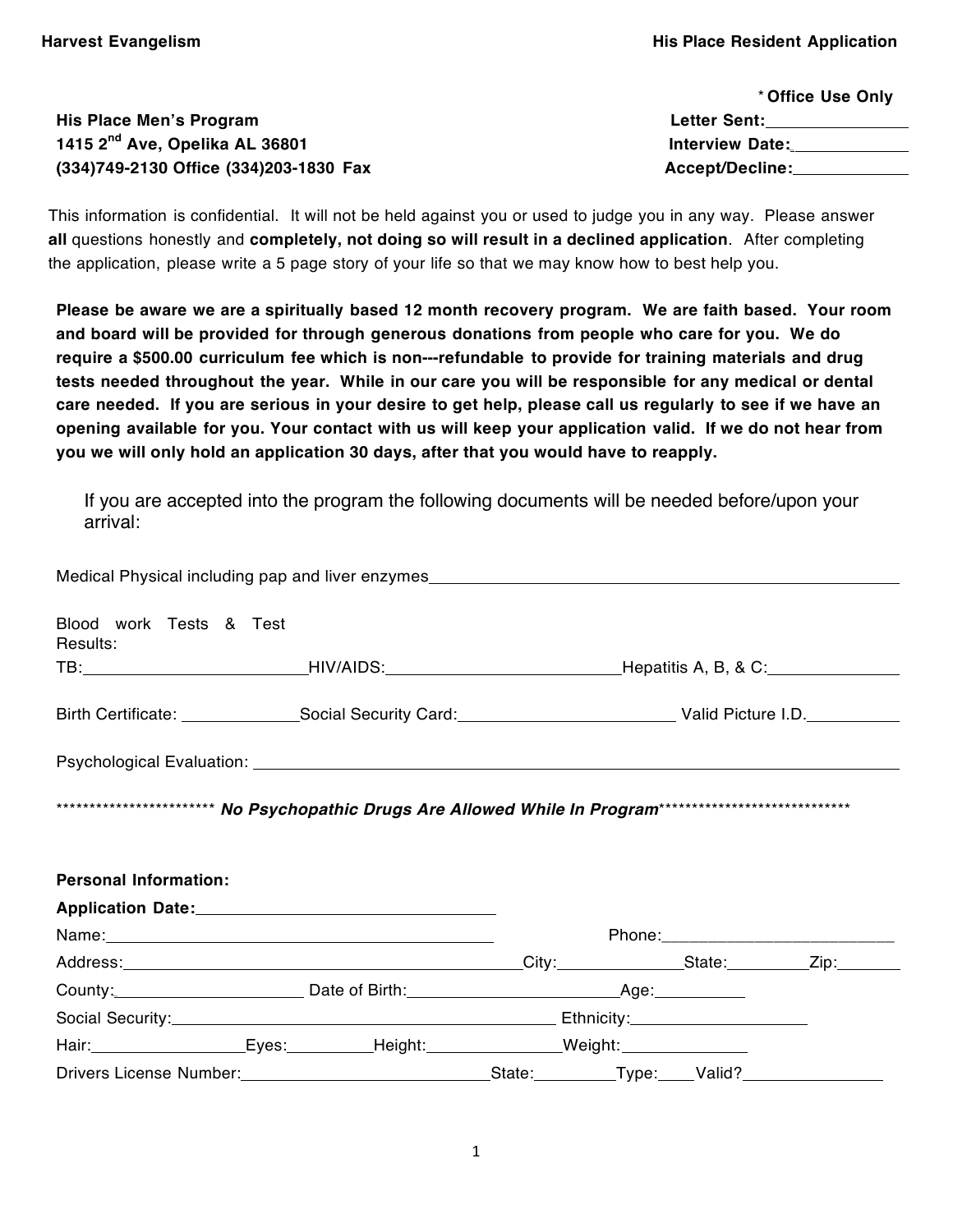| <b>Education:</b>                                                                                                                                                                                                              |  |  |  |
|--------------------------------------------------------------------------------------------------------------------------------------------------------------------------------------------------------------------------------|--|--|--|
|                                                                                                                                                                                                                                |  |  |  |
| <b>Emergency Contact:</b>                                                                                                                                                                                                      |  |  |  |
| Name & Phone Number of Person to Contact in an Emergency: [2012] [2012] [2012] [2012] [2012] [2012] [2012] [20                                                                                                                 |  |  |  |
|                                                                                                                                                                                                                                |  |  |  |
|                                                                                                                                                                                                                                |  |  |  |
| <b>Marital Status:</b>                                                                                                                                                                                                         |  |  |  |
| Single: Married: Engaged: Divorced: Separated: Widowed: Midowed:                                                                                                                                                               |  |  |  |
| Number of times married: Vears married each time: Number of times                                                                                                                                                              |  |  |  |
|                                                                                                                                                                                                                                |  |  |  |
| Wife's Name: Name: Name and Second Contract of the Second Contract of the Second Contract of the Second Contract of the Second Contract of the Second Contract of the Second Contract of the Second Contract of the Second Con |  |  |  |
|                                                                                                                                                                                                                                |  |  |  |
| Names of Children and Ages: Manual Accounts and Ages: All Accounts and Ages and Accounts and Ages and Accounts and Ages and Accounts and Ages and Accounts and Ages and Accounts and Accounts and Accounts and Accounts and Ac |  |  |  |
| <b>Parents:</b>                                                                                                                                                                                                                |  |  |  |
|                                                                                                                                                                                                                                |  |  |  |
|                                                                                                                                                                                                                                |  |  |  |
|                                                                                                                                                                                                                                |  |  |  |
|                                                                                                                                                                                                                                |  |  |  |
|                                                                                                                                                                                                                                |  |  |  |
|                                                                                                                                                                                                                                |  |  |  |
|                                                                                                                                                                                                                                |  |  |  |
|                                                                                                                                                                                                                                |  |  |  |
|                                                                                                                                                                                                                                |  |  |  |
| Siblings:                                                                                                                                                                                                                      |  |  |  |
| Names and ages of siblings including yourself in the order of birth:                                                                                                                                                           |  |  |  |
|                                                                                                                                                                                                                                |  |  |  |
|                                                                                                                                                                                                                                |  |  |  |
|                                                                                                                                                                                                                                |  |  |  |
| <b>Hobbies &amp; Interests:</b>                                                                                                                                                                                                |  |  |  |
|                                                                                                                                                                                                                                |  |  |  |

# **Medical:**

| Please request any and all medical/psychological information from previous health provider, physicians, and                                                                                                                    |  |  |  |  |
|--------------------------------------------------------------------------------------------------------------------------------------------------------------------------------------------------------------------------------|--|--|--|--|
|                                                                                                                                                                                                                                |  |  |  |  |
| Medicare Number: Manual Medicaid Number: Medicaid Number: Medicaid Number: Medicaid Number: Medicaid Number: Medicaid Number: Medicaid Number: Medicaid Number: Medicaid Number: Medicaid Number: Medicaid Number: Medicaid Nu |  |  |  |  |
| Primary Health Insurance Carrier Name & Number: ________________________________                                                                                                                                               |  |  |  |  |
|                                                                                                                                                                                                                                |  |  |  |  |
|                                                                                                                                                                                                                                |  |  |  |  |
|                                                                                                                                                                                                                                |  |  |  |  |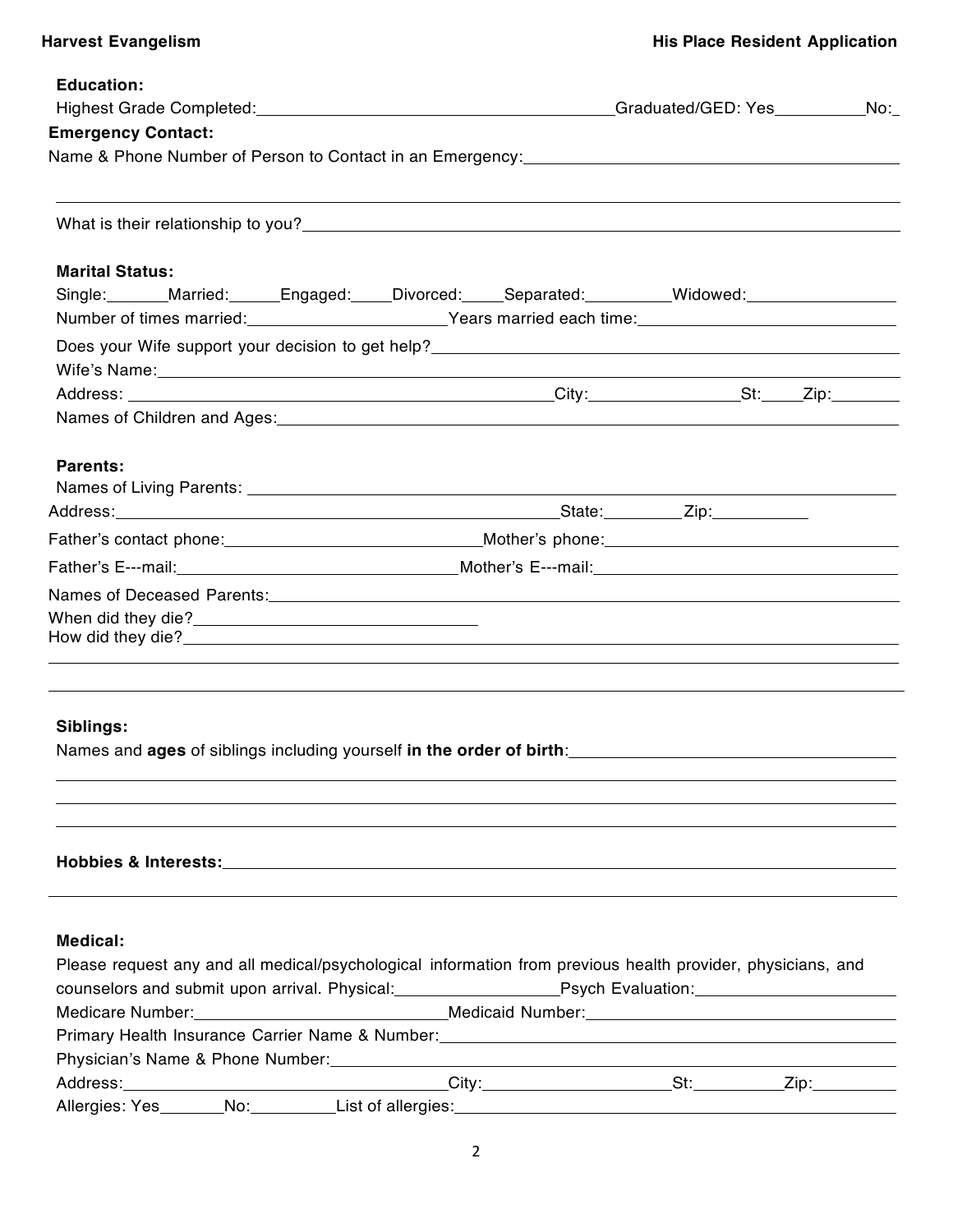| List any physical limitations you may have as indicated by a physician: [100] [100] [100] [100] [100] [100] [1                                                                                                                                                                                                     |           |                                                                                                                |  |
|--------------------------------------------------------------------------------------------------------------------------------------------------------------------------------------------------------------------------------------------------------------------------------------------------------------------|-----------|----------------------------------------------------------------------------------------------------------------|--|
| Have you ever been to counseling / psychiatrist? Yes_____No________How long?_______________________<br>Have you ever been the victim of physical abuse? Yes____No________How long?________________________<br>Have you ever self---mutilated? Yes_No____If yes, how & how recent?_________________________________ |           |                                                                                                                |  |
| Have you ever been the victim of sexual abuse? Yes_____________No_________________As a child?______As an Adult?<br>Do you have or have you ever contracted a sexually transmitted disease? Yes__________________No___________                                                                                      |           |                                                                                                                |  |
| Sexual Preference: Heterosexual_______________________Homosexual_________________Bisexual___________                                                                                                                                                                                                               |           |                                                                                                                |  |
| Diet:<br>Are you on a special diet? Explain: Manual Community of the special control of the special diet? Explain:<br>Have you ever been diagnosed with an eating disorder? Please explain: [16] Maxe you ever been diagnosed<br><b>Legal Information:</b>                                                         |           |                                                                                                                |  |
| <b>Probation Officer:</b><br>Address: Andrea Maria Contractor and Address and Address and Address and Address and Address and Address and A                                                                                                                                                                        | Attorney: |                                                                                                                |  |
|                                                                                                                                                                                                                                                                                                                    |           | E---Mail: 2008 - 2008 - 2008 - 2008 - 2008 - 2008 - 2008 - 2008 - 2008 - 2008 - 2008 - 2008 - 2008 - 2008 - 20 |  |
|                                                                                                                                                                                                                                                                                                                    |           |                                                                                                                |  |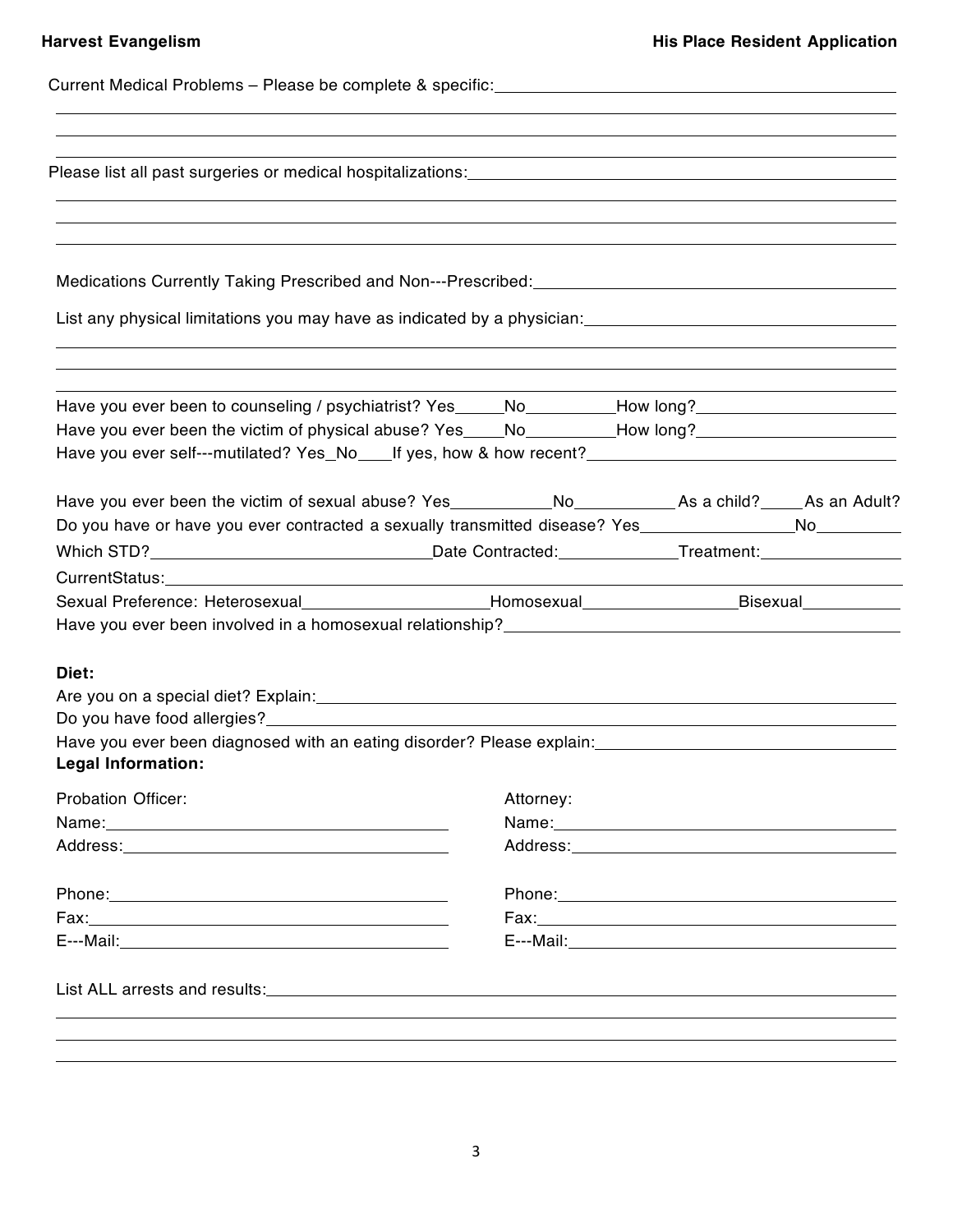List pending court cases, dates and allegations:<br>
<u>List pending court cases</u>, dates and allegations:

List any outstanding warrants for your arrest:<br>
<u>List any outstanding</u> warrants for your arrest:

| <b>Substance Abuse:</b>                                                                                       |                                                                                                                                                                |  |  |
|---------------------------------------------------------------------------------------------------------------|----------------------------------------------------------------------------------------------------------------------------------------------------------------|--|--|
| List All Alcohol & Drugs You Use or Have                                                                      |                                                                                                                                                                |  |  |
| Used:                                                                                                         |                                                                                                                                                                |  |  |
|                                                                                                               | Drug:_______________________________How Often:__________________How Much:________________________Last Used:                                                    |  |  |
|                                                                                                               | Drug: Last Used: How Often: Network Nuch: Network Nuch: Last Used:                                                                                             |  |  |
|                                                                                                               | Drug: Last Used: Now Often: Now Often: Now Much: Now Much: Now Much: Net Used:                                                                                 |  |  |
|                                                                                                               | Drug: Last Used: How Often: Network Nuch: Network Nuch: Last Used:                                                                                             |  |  |
|                                                                                                               | Drug: Last Used: How Often: Network Nuch: Network Nuch: Last Used:                                                                                             |  |  |
|                                                                                                               | Drug: Last Used: How Often: Network Nuch: Network: Network Nuch: Network: Network: Network: Network: Network: N                                                |  |  |
|                                                                                                               |                                                                                                                                                                |  |  |
|                                                                                                               | How old were you when you first started using drugs?<br>How old were you when you first started using drugs?<br>1990 - 2000 - 2000 - 2000 - 2010 - 2020 - 2020 |  |  |
|                                                                                                               |                                                                                                                                                                |  |  |
|                                                                                                               | Please note His Place is a smoke free facility. Are you willing to quit? Yes_____________________________No                                                    |  |  |
| Have you ever been in an alcohol, drug, or detoxification program before? Yes__________________No____________ |                                                                                                                                                                |  |  |
|                                                                                                               |                                                                                                                                                                |  |  |
|                                                                                                               |                                                                                                                                                                |  |  |
|                                                                                                               |                                                                                                                                                                |  |  |
|                                                                                                               |                                                                                                                                                                |  |  |
|                                                                                                               |                                                                                                                                                                |  |  |

## **Spiritual:**

What life controlling problems do you see in your life that you need or want to resolve?<br><u>What life controlling</u> problems do you see in your life that you need or want to resolve?

Do you feel that you have a need for God?<br>
<u>Do you feel that you have a need for God?</u>

Have you ever committed your life to God?<br>
Have you ever committed your life to God?

What is your present relationship with God like?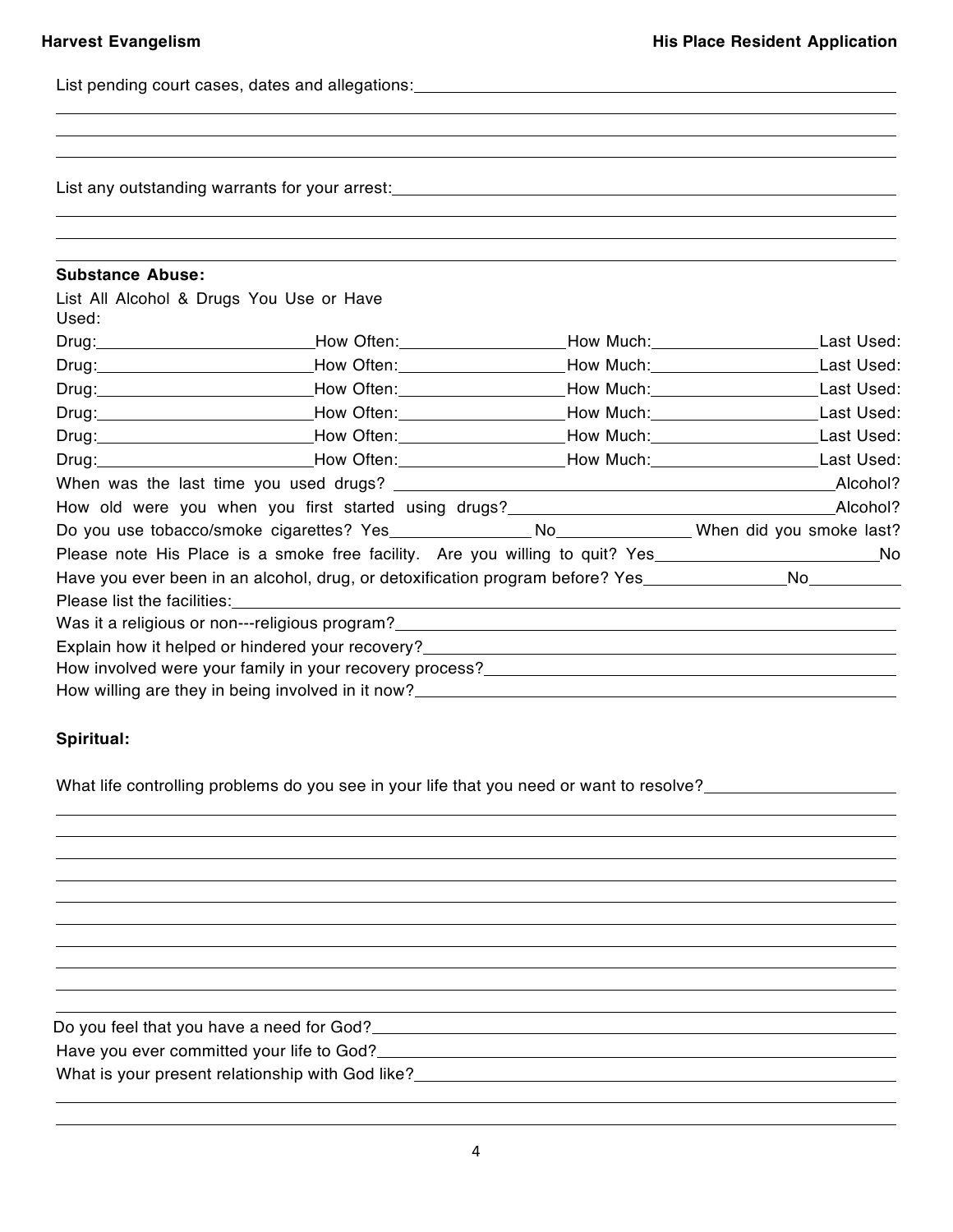| Do you read the Bible?<br><u> Letter and the Bible?</u> | the control of the control of the control of the control of the control of the control of the control of the control of the control of the control of the control of the control of the control of the control of the control         |
|---------------------------------------------------------|---------------------------------------------------------------------------------------------------------------------------------------------------------------------------------------------------------------------------------------|
|                                                         | Are you open to Biblical solutions to your problems?<br>Manuscrittic manuscrittic manuscrittic manuscrittic manuscrittic manuscrittic manuscrittic manuscrittic manus                                                                 |
|                                                         | Are you a member of any church or specific religion?<br>Manusian Manusian Manusian Manusian Manusian Manusian Manusian Manusian Manusian Manusian Manusian Manusian M                                                                 |
|                                                         |                                                                                                                                                                                                                                       |
|                                                         |                                                                                                                                                                                                                                       |
| <b>Financial:</b>                                       |                                                                                                                                                                                                                                       |
|                                                         |                                                                                                                                                                                                                                       |
|                                                         |                                                                                                                                                                                                                                       |
|                                                         |                                                                                                                                                                                                                                       |
|                                                         |                                                                                                                                                                                                                                       |
|                                                         |                                                                                                                                                                                                                                       |
|                                                         |                                                                                                                                                                                                                                       |
|                                                         |                                                                                                                                                                                                                                       |
|                                                         |                                                                                                                                                                                                                                       |
|                                                         |                                                                                                                                                                                                                                       |
|                                                         |                                                                                                                                                                                                                                       |
|                                                         |                                                                                                                                                                                                                                       |
|                                                         |                                                                                                                                                                                                                                       |
|                                                         |                                                                                                                                                                                                                                       |
|                                                         | What would you like to see happen in your life while you are with us?<br>What would you like to see happen in your life while you are with us?                                                                                        |
|                                                         |                                                                                                                                                                                                                                       |
|                                                         |                                                                                                                                                                                                                                       |
|                                                         |                                                                                                                                                                                                                                       |
|                                                         |                                                                                                                                                                                                                                       |
|                                                         |                                                                                                                                                                                                                                       |
|                                                         |                                                                                                                                                                                                                                       |
|                                                         |                                                                                                                                                                                                                                       |
|                                                         | Are you ready for your life to be changed?<br><u>Note</u> that the second the second term in the second term in the second term in the second term in the second term in the second term in the second term in the second term in the |
|                                                         |                                                                                                                                                                                                                                       |
|                                                         |                                                                                                                                                                                                                                       |
|                                                         |                                                                                                                                                                                                                                       |
|                                                         |                                                                                                                                                                                                                                       |
|                                                         |                                                                                                                                                                                                                                       |
|                                                         |                                                                                                                                                                                                                                       |
|                                                         |                                                                                                                                                                                                                                       |
|                                                         |                                                                                                                                                                                                                                       |
|                                                         |                                                                                                                                                                                                                                       |
|                                                         |                                                                                                                                                                                                                                       |
|                                                         |                                                                                                                                                                                                                                       |
|                                                         |                                                                                                                                                                                                                                       |
|                                                         |                                                                                                                                                                                                                                       |
|                                                         |                                                                                                                                                                                                                                       |
|                                                         |                                                                                                                                                                                                                                       |